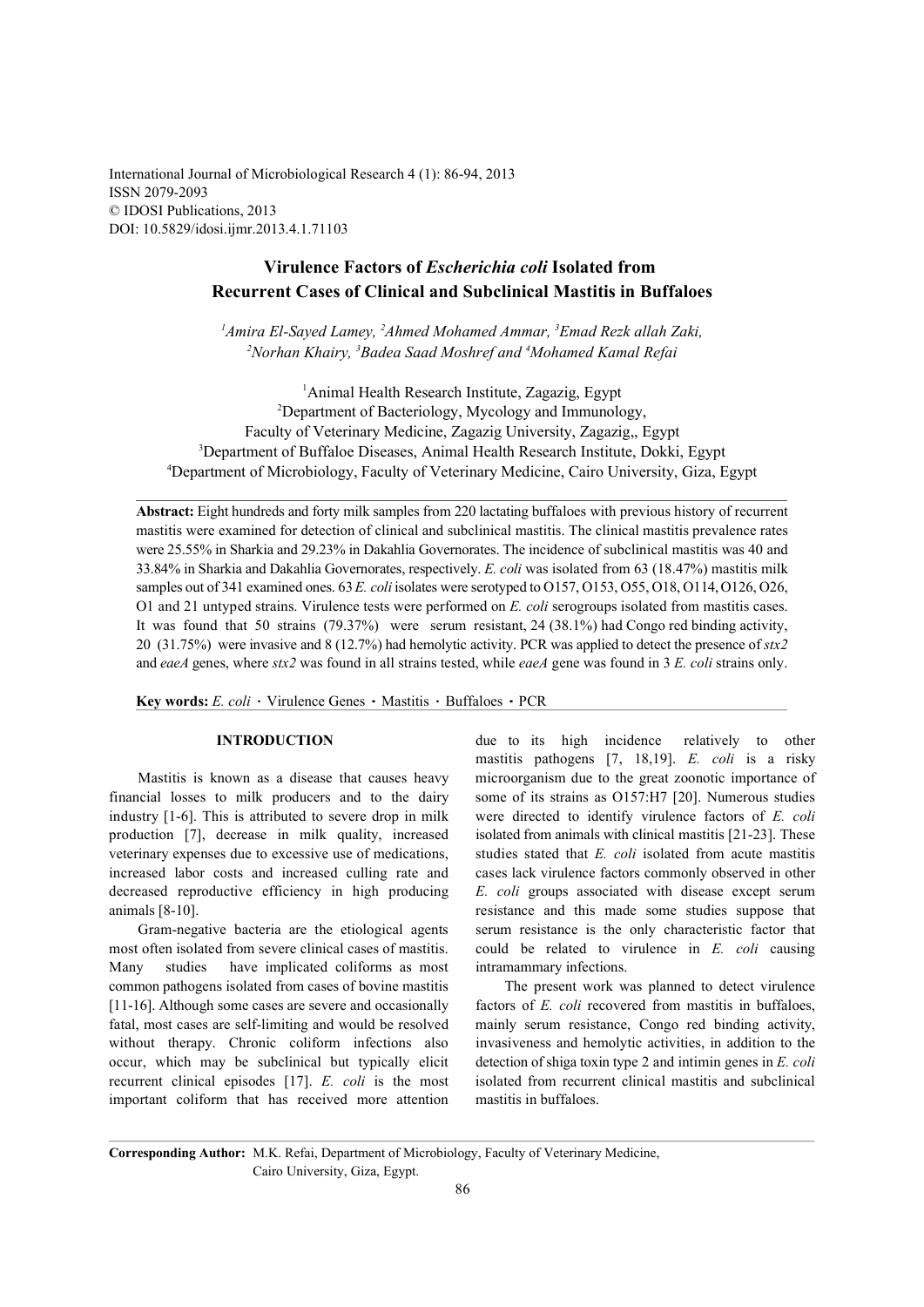### **MATERIALS AND METHODS RESULTS**

diagnostic *E. coli* antisera "Denka Seiken Co. LTD" were **Lactating Buffaloes:** As shown in Table 1, in this study used for serotyping of *E. coli* isolates. They included 8 a total of 220 lactating buffaloes with previous history of vials of polyvalent in addition to the 43 vials of mastitis (90 from Sharkia Governorate and 130 from monovalent antisera. Dakahlia Governorate) were examined. Clinical examination

used for invasiveness assay. Governorate and 29.2% in Dakahlia Governorate. On the

**Stx2 and Eaea Genes of E. Coli:** The following specific respectively. oligonucleotides primers for amplification of *stx2* and *eae*A genes of *E. coli* were selected [24]:

*Stx2* F: 5'GGCACTGTCTGAAACTGCTCC3' R: 5'TCGCCAGTTATCTGACATTCTG3' *eae*A F: 5'CCACCTGCAGCAACAAGAGG3' R: 5'GACCCGGCACAAGCATAAGC3'

**Collection of Milk Samples:** A total of 840 quarters of 220 lactating buffaloes with a previous history of mastitis were examined for recurrent clinical and subclinical mastitis. The buffaloes were from Sharkia and Dakahlia Governorates; 61 buffaloes with 161 quarters showed clinical signs of mastitis and the rest of the quarters were from 63 out of 341 examined mastitis milk samples with an examined for the presence of subclinical mastitis by incidence rate of 18.47%. It was recovered from 35 out of California mastitis test [25, 26]. 141 mastitic buffaloes with an incidence of 24.82%.

inoculated onto MacConkey's agar plates and incubated aerobically at 37°C for 24 hours. Pure colonies of the *E. coli* isolates were confirmed based on their biochemical characters [27].

**Serological Typing of** *E. coli***:** Isolates were serotyped by polyvalent and monovalent antisera [28].

**Detection of Virulence Factors of** *E. coli* **Isolates Causing Mastitis:** Tests used were; Serum resistance test [21], Congo red binding [29], invasiveness assay [30] and hemolysin production [31].

**Detection of stx2 and intimin Genes Using PCR:** 1. Extraction of DNA from *E. c*oli isolates [32], 2- PCR amplification and cycling protocol [33] 3-Screening PCR products by agarose gel electrophoresis [34].

**Diagnostic Antisera:** Polyvalent and monovalent **Incidence of Clinical and Subclinical Mastitis among Laboratory Animals:** Rabbits 2-2.5 kg body weights were among examined buffaloes was 25.5% in Sharkia **Oligonucleotides Primers Used for Amplification of** 17.6 and 20.2 % in Sharkia and Dakahlia Governorates, revealed that the incidence of clinical recurrent mastitis other hand, the incidences on the quarter level were

> Subclinical mastitis was detected by testing quarter milk samples, which recorded incidence of 25.21 and 18.78% in Sharkia and Dakahlia Governorates,

> Respectively, while the incidence of subclinical mastitis among buffaloes were 40 and 33.8% in Sharkia and Dakahlia Governorates, respectively. Distribution of mastitis among quarters revealed that clinical mastitis was more common to affect 4 and 3 quarters with an incidence of 24.02 and 38.84%. On the other hand, subclinical mastitis in 1 and 2 quarters was more common with incidences of 32.1 and 28.7%, respectively (Table 2).

**Isolation and Identification of** *E. coli***:** Milk samples were buffaloes was 26.08 and 36.8% in Sharkia and Dakahlia **Isolation and Identification of** *E. coli***:** *E. coli* was isolated Incidence of *E. coli* isolated from clinically mastitic Governorates, respectively. The corresponding rates in subclinical cases were 16.66 and 20.45%, respectively.

> As shown in Table 3, 42 out of 63 *E. coli* strains isolated from clinically and subclinically mastitis milk samples, were serotyped into O157 (4 isolates), O55 (6 isolates), O78 (6 isolates), O114 (7 isolates), O18 (5 isolates), O153 (4 isolates), O1 (2 isolates), 0126 (3 isolates) and O26 (5 isolates), in addition to 21 untypable strains.

> **Detection of Virulence Factors of** *E. Coli* **Isolated from Mastitis Milk Samples:** The results of testing *E. coli* for 4 phenotypic virulence factors were depicted in Table 4. Concerning the virulence factors of *E. coli* strains; serum resistance ability was detected in 50 out of 63 *E. coli* strains isolated from mastitis milk samples in an incidence of 79.37%. Thirty two (86.48%) and 18 (69.23%) *E. coli*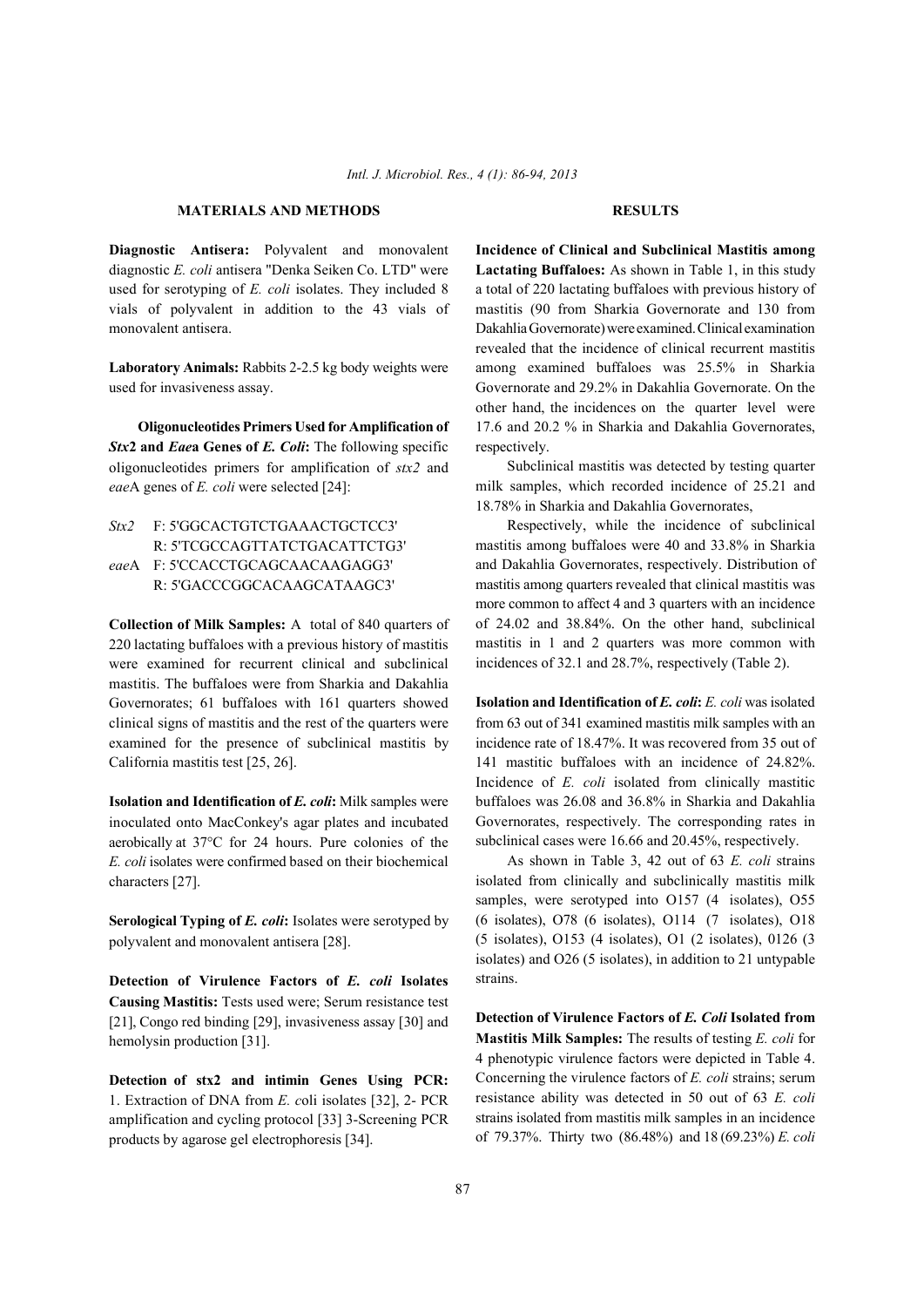### *Intl. J. Microbiol. Res., 4 (1): 86-94, 2013*

Table 1: Incidence of mastitis among examined lactating buffaloes

|         |         | Sharkia Governorate |          |           |         | Dakahlia Goverorate | Total    |           |        |           |
|---------|---------|---------------------|----------|-----------|---------|---------------------|----------|-----------|--------|-----------|
|         | No. ex. | $C+$                | $SC+$    | Total     | No. Ex. | $C+$                | $SC+$    | Total     | No ex. | $No+$     |
| A       | 90      | 23 25 5%            | 36.40%   | 59 65.5%  | 130     | 38 29 2%            | 44 33 8% | 82 63 1%  | 220    | 141 64.1% |
| $\circ$ | 345     | 61 17.6%            | 87 25.2% | 148 42 8% | 495     | $100202\%$          | 93 18.7% | 193 38.9% | 840    | 341 40.6% |

No. ex.: No. examined, A: Animal, Q: Quarter, C: Clinical mastitis, SC: Subclinical mastitis

Table 2: Incidence of mastitis in different buffaloes quarters

|            |         | Governorate    |          |                  |              |                   |          |                     |         |                  |              |                |       |                    |  |
|------------|---------|----------------|----------|------------------|--------------|-------------------|----------|---------------------|---------|------------------|--------------|----------------|-------|--------------------|--|
|            | Sharkia |                |          |                  |              |                   | Dakahlia |                     |         |                  |              |                |       |                    |  |
| No. of     | CM(23)  |                | SCM (36) |                  | Total $(59)$ |                   | CM(38)   |                     | SCM(42) |                  | Total $(82)$ |                | Total |                    |  |
| quarters   |         | -------------- |          | ---------------- |              | ----------------- |          | ------------------- |         | ---------------- |              | -------------- |       | ------------------ |  |
| affected   | No.     | $\%$           | No.      | $\%$             | No.          | $\%$              | No.      | $\frac{0}{0}$       | No.     | $\%$             | No.          | $\%$           | No    | $\frac{0}{0}$      |  |
| 4 quarters | 5       | 21.73          | 9        | 25               | 14           | 23.72             | 10       | 26.31               | 6       | 13.63            | 16           | 19.51          | 30    | 21.27%             |  |
| 3 quarters | 10      | 43.47          | 7        | 19.44            | 17           | 28.81             | 13       | 34.21               | 9       | 20.45            | 22           | 26.82          | 39    | 27.65%             |  |
| 2 quarters | 3       | 13.04          | 10       | 27.77            | 13           | 22.03             | 6        | 15.78               | 13      | 29.54            | 19           | 23.17          | 32    | 22.69%             |  |
| 1 quarter  | 5.      | 21.73%         | 10       | 27.77            | 15           | 25.42             | 9        | 23.68               | 16      | 36.36            | 25           | 30.48          | 40    | 28.36%             |  |

CM: Clinical mastitis

SCM: Subclinical mastitis

### Table 3: Serogroups of *E. coli* isolates recovered from mastitis milk samples

|                   | Clinical mastitis |        | Subclinical mastitis |               | Total mastitis |        |
|-------------------|-------------------|--------|----------------------|---------------|----------------|--------|
|                   |                   |        |                      |               |                |        |
| E. coli serogroup | No                | $\%$   | No                   | $\frac{0}{0}$ | No             | $\%$   |
| O114              | $\overline{4}$    | 10.8%  | 3                    | 11.54%        | $\overline{7}$ | 11.11% |
| O55               | 3                 | 8.10%  | 3                    | 11.54%        | 6              | 9.52%  |
| O78               |                   | 10.8%  | $\overline{c}$       | 7.69%         | 6              | 9.52%  |
| O18               |                   | 13.5%  |                      |               |                | 7.93%  |
| O26               | 3                 | 8.10%  | $\mathfrak{D}$       | 7.69%         | ╮              | 7.93%  |
| O153              |                   |        | 4                    | 15.38%        |                | 6.35%  |
| O157              |                   | 10.8%  |                      |               |                | 6.35%  |
| O126              | 3                 | 8.10%  |                      |               | 3              | 4.76%  |
| O1                |                   |        | 2                    | 7.69%         | 2              | 3.17%  |
| Untyped           | 11                | 29.72% | 10                   | 38.46%        | 21             | 33.33% |
| Total             | 37                |        | 26                   |               | 63             |        |

Table 4: Phenotypic virulence factors of *E. coli* isolated from mastitic buffaloe milk samples

|                  | Clinical mastitis (37) |                              | Subclinical mastitis (26) |               |       | Total mastitis (63) |  |
|------------------|------------------------|------------------------------|---------------------------|---------------|-------|---------------------|--|
|                  |                        | ---------------------------- |                           |               |       |                     |  |
| Virulence factor | $No+$                  | $\frac{0}{0}$                | $No+$                     | $\frac{0}{0}$ | $No+$ | $\%$                |  |
| <b>SR</b>        | 32                     | 86.5%                        | 18                        | 69.23%        | 50    | 79.37%              |  |
| <b>CRB</b>       | 16                     | 43.24%                       | 8                         | 30.80%        | 24    | 38.10%              |  |
| IA               | 15                     | 40.54%                       |                           | 19.23%        | 20    | 31.75%              |  |
| <b>HA</b>        |                        | 13.50%                       |                           | 11.54%        | 8     | 12.70%              |  |
|                  |                        |                              |                           |               |       |                     |  |

SR: Serum resistance, CRB: Congo red binding, IA: Invasvness activity, HA: Hemolytic activity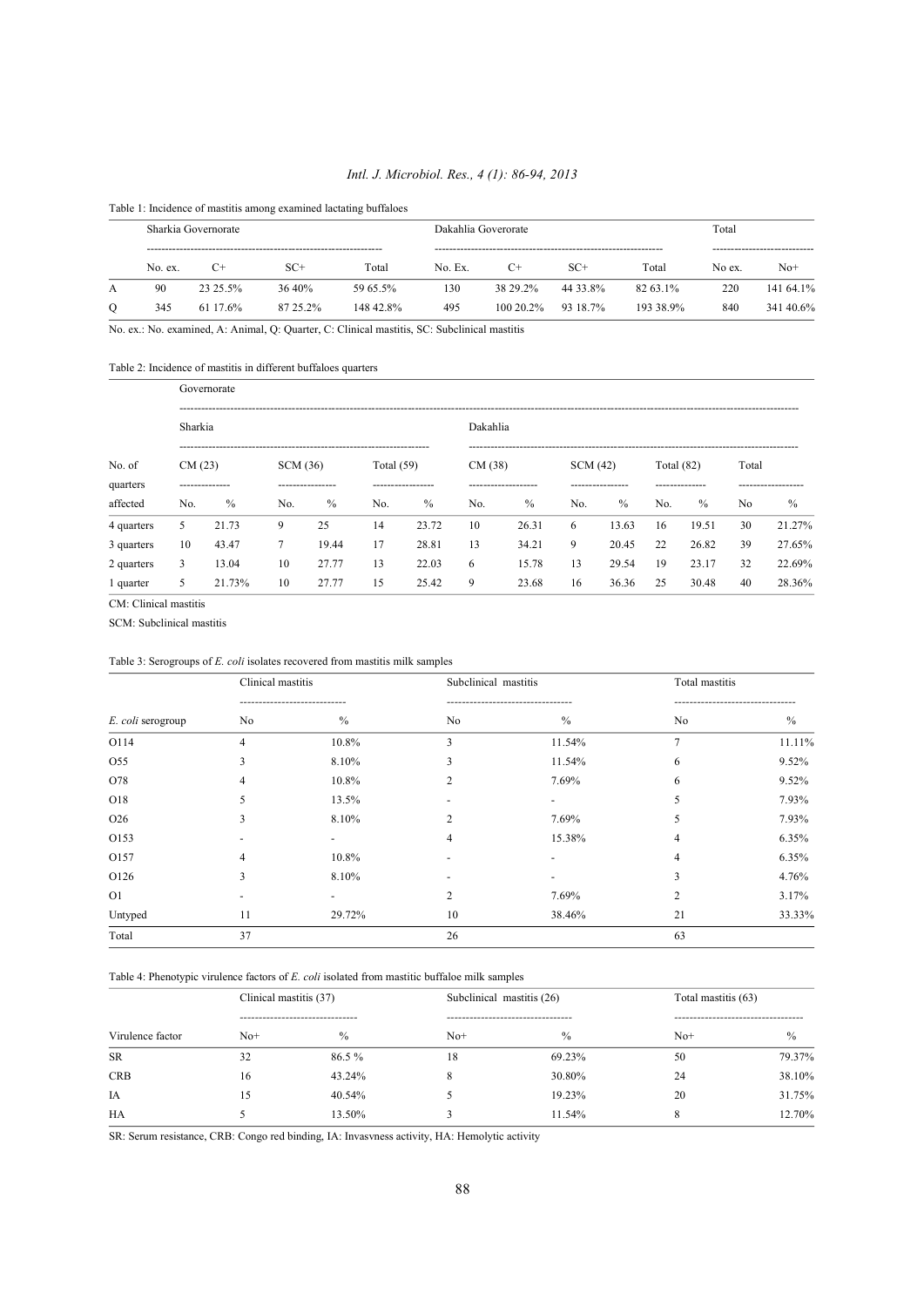| Intl. J. Microbiol. Res., 4 (1): 86-94, 2013 |  |  |  |  |
|----------------------------------------------|--|--|--|--|
|----------------------------------------------|--|--|--|--|

|                  |                | Serum resistance      |         | Congo red binding            |        | Invasiveness   |         | Hemolytic activity |               |
|------------------|----------------|-----------------------|---------|------------------------------|--------|----------------|---------|--------------------|---------------|
| Serogroups       | N <sub>0</sub> | -----------<br>$No +$ | $\%$    | -------------------<br>$No+$ | $\%$   | $No+$          | $\%$    | $No+$              | $\frac{0}{0}$ |
| O <sub>1</sub>   | 2              | $\mathbf{0}$          | $0.0\%$ |                              | 50.0%  | $\mathbf{0}$   | 0.0%    | $\mathbf{0}$       | $0.0\%$       |
| O18              | 5              | 4                     | 80.0%   | 2                            | 40.0%  | 2              | 40.0%   | $\mathbf{0}$       | $0.0\%$       |
| O <sub>26</sub>  | 5              | 5                     | 100.0%  | 3                            | 60.0%  | 3              | 60.0%   | $\mathbf{0}$       | $0.0\%$       |
| O <sub>55</sub>  | 6              | 6                     | 100.0%  | 3                            | 50.0%  | $\mathbf{0}$   | $0.0\%$ | 3                  | 50.0%         |
| O78              | 6              | 3                     | 50.0%   | 4                            | 66.6%  | $\mathbf{0}$   | $0.0\%$ | $\mathbf{0}$       | $0.0\%$       |
| O114             | 7              | ┑                     | 100.0%  | 5                            | 71.42% | 5              | 71.42%  | $\overline{c}$     | 28.6%         |
| O <sub>126</sub> | 3              | 3                     | 100.0%  |                              | 33.3%  | $\overline{2}$ | 66.6%   | $\mathbf{0}$       | $0.0\%$       |
| O <sub>153</sub> | 4              | 3                     | 75.0%   |                              | 25.0%  | $\mathbf{0}$   | $0.0\%$ |                    | 25.0%         |
| O <sub>157</sub> | $\overline{4}$ | 4                     | 100.0%  | 3                            | 75.0%  | 4              | 100.0%  | $\overline{c}$     | 50.0%         |
| Untyped          | 21             | 15                    | 71.42%  |                              | 4.76%  | 4              | 19.0%   | $\mathbf{0}$       | $0.0\%$       |
| Total            | 63             | 50                    | 76.92%  | 24                           | 38.1%  | 20             | 31.75%  | 8                  | 12.7%         |

| Table 5: Relationship between different serogroups and phenotypic virulence factors |  |  |
|-------------------------------------------------------------------------------------|--|--|
|                                                                                     |  |  |

SR: Serum resistance, CRB: Congo red binding, IA: Invasiveness activity, HA: Hemolytic activity



amplification of eaeA gene representing E. coli respectively. serogroups O18,, O78 and O157, respectively.

subclinical mastitis milk samples, respectively, were able samples with an incidence of 12.7%. to survive in serum. The results of Congo red binding activity revealed that 24 (38.1%) were positive for this **Relationship between Different Serogroups and**

invasive *E. coli* strains indicated that 31.75% of the serogroups tested possessed the serum resistance and isolates are able to invade epithelial cells of cornea and Congo binding activities. Hemolytic activity and induced keratoconjuctivitis in eyes of rabbits after 48 invasiveness was very poor. Only all isolates of *E. coli* hours. The invasive activity was higher in clinical O157 were invasive (100.0%), followed by 114 (71.42%), isolates (40.5%) than in subclinical ones  $(19.2\%)$ . O126 (66.6%) and O26 (60%).



Photo 1: Agarose gel electrophoresis of eaeA gene Photo 2: Agarose gel electrophoresis of stx2 gene from extracted DNA of E. coli isolated from from extracted DNA of E. coli isolated mastitis milk samples. M: Marker, 100 bp DNA from mastitic milk samples. M: Marker: 100 ladder. Lanes "1&5": negative amplification of bp DNA ladder, Lanes "1-5": positive eaeA gene representing E. coli serogroups O114 amplification of stx2 gene representing E. coli and O55, respectively. Lanes "2-4": positive serogroups O114, O18, O78, O157, and O55,

strains out of 37 and 26 strains isolated from clinical and three examined *E. coli* strains recovered from mastitis milk Hemolytic activity was detected in only 8 out of sixty

activity. The rate was higher in clinical isolates (3.24%) **Phenotypic Virulence Factors:** Relationship between than in subclinical ones (30.80%). different serogroups and different virulence factors was The Sereny test used for detection of illustrated in Table 5. It is evident that almost all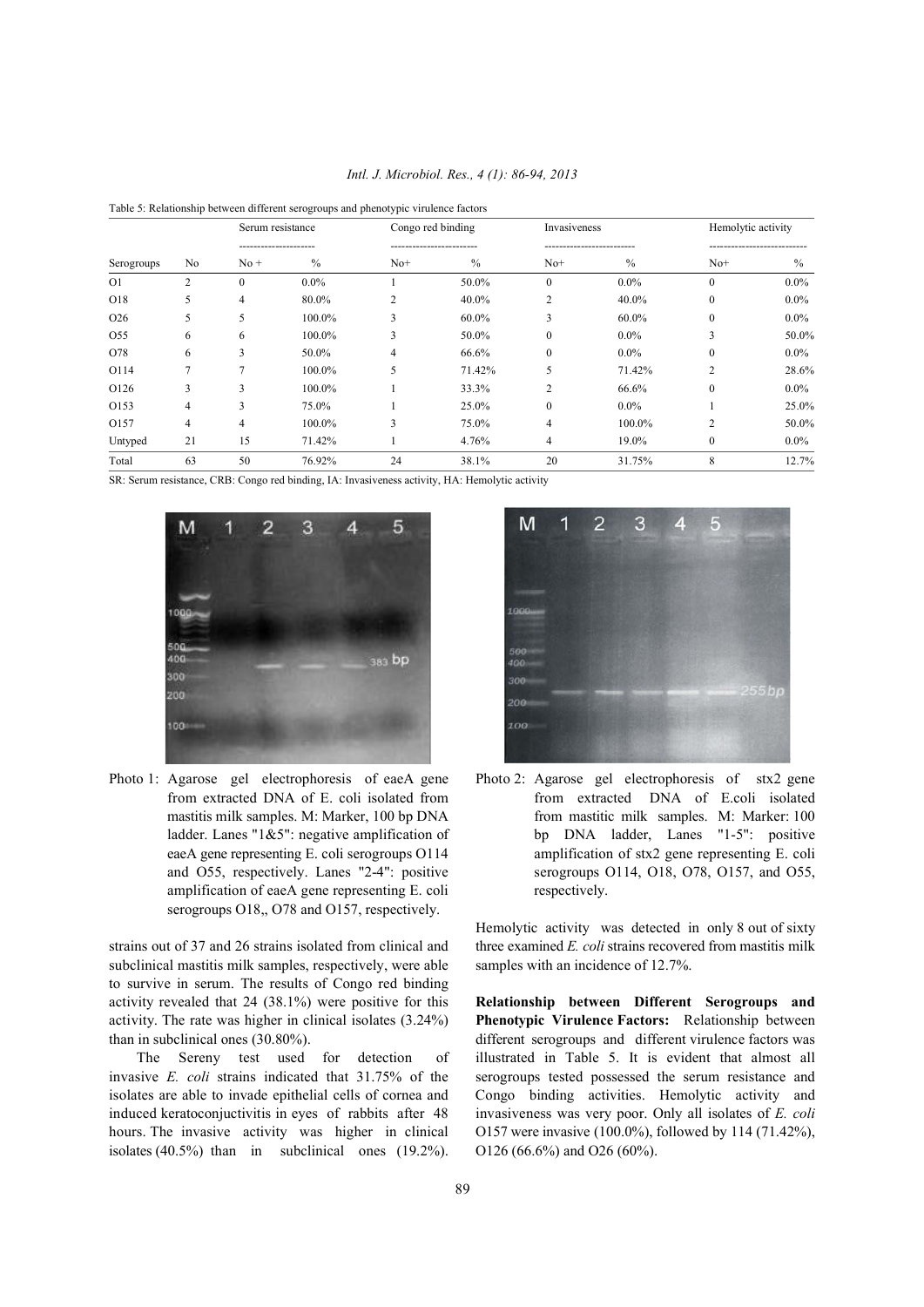Five *E. coli* isolates representing five different serogroups hand, some authors stated that none of *E. coli* strains (O114, O18, O78, O157 and O55) were subjected to isolated from cases of bovine mastitis were identified as conventional PCR to detect the presence of shiga toxin 2 *E. coli* O157:H7. and intimin genes. The results revealed that all 5 isolates Many of *E. coli* isolates detected in this study have *stx2* gene, which gives a characteristic band at 255 belonged to classical E.P.E.C serogroups as O114, O55, bp, while 3 isolates (O18, O78 and O157) had *eaeA* gene, O18, O26, O78 and O126 that were also detected by others which gave a characteristic band at 383 bp. [50, 60-63] among serotyped *E. coli* strains from cases of

received more attention due to its high incidence severity of *E. coli* mastitis is mainly determined by animal relatively to other mastitis pathogens [21,35-39]. It is a factors rather than by the pathogenicity of the invading risky microorganism of public health importance, as pathogen [23, 64]. Virulence factors of the bacterial strain enteropathogenic *E. coli* serotypes (as O157:H7) have can give it a chance for colonization, multiplication and been implicated in many cases of gastroenteritis, food survival in udder in the face of host defense mechanism poisoning as well as sporadic cases of hemorrhagic colitis [22]. Virulence varies not only among different species, and hemolytic uremic syndrome [40, 41]. It is the dominant but also among strains of the same species. So numerous pathogen diagnosed more than once in the same lactation studies have been conducted to identify virulence factors and usually elicits recurrent clinical episodes [7, 11], of *E. coli* isolated from cases of bovine mastitis [21-23, 53, which may lead to culling of the cow. Moreover, *E. coli* is 56, 59]. the pathogen associated with the most severe clinical Serum resistance was the most common virulence cases of mastitis. In some cases, it ends with animal death marker detected in this study and that agrees with other

*E. coli* from clinically mastitic buffaloes (recurrent mastitis related to virulence in *E. coli* strains isolated from bovine cases) was 31.44%. This result is close to that detected by intramammary infections [53, 56]. other authors [43-46], who reported incidences of 32, 31, Many studies were conducted to determine the 34.7 and 32%, respectively. Variable incidences of correlation between Congo red binding ability and the *E. coli* among clinically mastitic animals were also virulence of *E. coli* strains and many of these studies

*E. coli*, there was no predominant serogroup and this of *E. coli* [65, 66]. On the other side, some authors found result agreed with [51-54] and this emphasized that that Congo red binding activity did not correlate well with serotyping of *E. coli* not of high significance in mastitis pathogenicity [56, 67, 68]. The present study supports cases characterization. This observation had been that point of view. suggested by many researchers [4, 55-57] and this was the The term invasive *E. coli* is referred to those strains cause that most researchers in this topic make further of *E. coli*, which are able to induce keratoconjuctivitis in studies on virulence factors of these *E. coli* serogroups. eyes of Guinea pigs [69, 70]. In this study *E.coli* strains Based on epidemiological studies, the wide range of were found to be invasive with an incidence of 40.5% and *E. coli* serotypes supported the hypothesis that animals 19.23% among those strains recovered from clinical and were infected with *E. coli* from their environment (feces or subclinical mastitis cases, respectively. This result is in straw) and that was previously mentioned [52]. contrast to that found by many researchers [50, 53]

recovered from clinically mastitis cases and this of mastitis or detected only one invasive strain among *E.* serogroup is one of the most important STEC that causes *coli* isolates. This incidence is lower than that detected by

**Detection of Shiga Toxin 2 and Intimin Virulence Genes:** other authors as a cause of mastitis [58, 59]. On the other

mastitis.

**DISCUSSION** *E. coli* mastitis as any disease results from interaction *E. coli* is the most important coliform that has were directed to study this interaction and detected that between host, pathogen and environment. Many studies

and so it is considered as fatal mastitis pathogen [42]. researchers and that made some of them to suggest that The present study recorded that total isolation rate of serum resistance is the only characteristic that could be

mentioned [14, 47-50]. emphasized that there is a strong correlation between In the present work, among the serotyped strains of expression of Congo red binding phenotype and virulence

O157 was among the serotyped *E. coli* strains who found no invasive *E. coli* strains isolated from cases severe disease in human and was mentioned by many others [56], who found that 70.4% of *E. coli* isolated from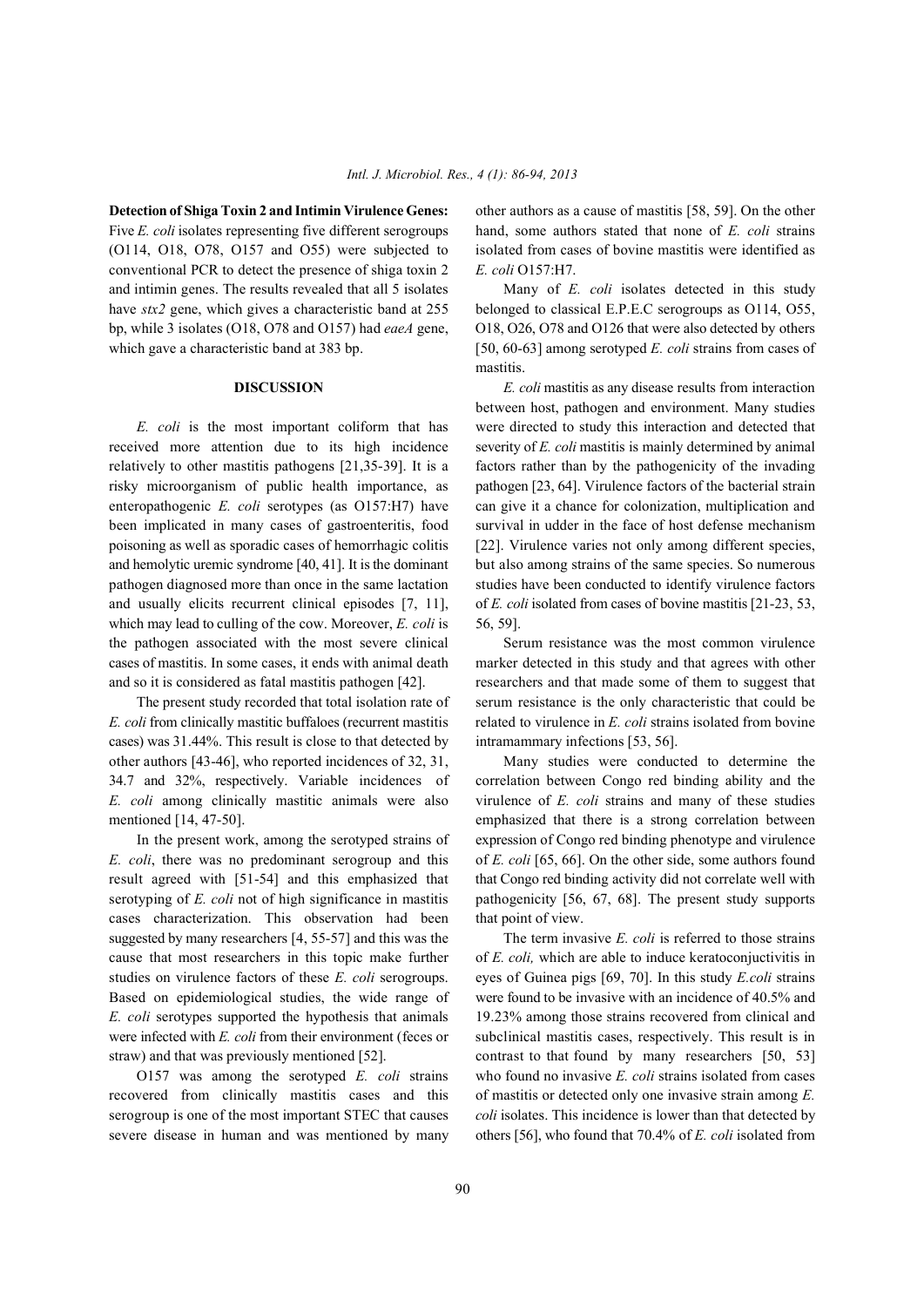mastitis milk samples were invasive. Many researches Additionally, *E. coli* isolated from mastitis cases had *eaeA* were concerned with the ability of *E. coli* isolated from mastitis cases to invade mammary tissue. Old studies mentioned that *E. coli* are non invasive to mammary tissue but remain in the lumen of teat canal and lactiferous sinus [53, 54], but some recent studies indicated that *E. coli* strains isolated from clinical mastitis were able to invade bovine mammary epithelial cells under *in vitro* conditions [72, 73].

PCR analysis of some *E. coli* serogroups using eaeAF, eaeAR primers demonstrated the presence of *eae*A gene in three out of five examined *E. coli* strains, which represented serogroups O18, O78 and O157 respectively. These results are in line with those of other authors [26,74], who showed positive amplification of *eae*A gene by using same primers used in this study. Different primers, other than that used in this study, were also used in PCR assay for detection of *eaeA* [75].

O157: H7 gave positive amplification for the two examined genes and this is consistent with results reported by others [62,74,76], who detected the presence of these two genes in all *E. coli* serotype O157:H7, that have been examined. O55 showed positive amplification for *stx2* gene and negative amplification for *eaeA* gene [62]. All examined strains were found to carry *stx2* gene and 3 strains carried *eaeA* gene and this result is consistent with other authors, who detected the presence of these two genes in some *E. coli* strains that has been isolated from cases of mastitis [19, 61-63]. On the contrary, others had mentioned that *E. coli* isolated from cows with mastitis are negative for these two genes by PCR [77-80]. In this study, the detection of intimin gene in some *E. coli* strains examined suggested that adhesion of *E. coli* to mammary epithelial cells may have a role in pathogenesis of this disease. It was suggested that strains of *E. coli* recovered from mastitis cases in dairy cows adhere selectively to part of the cells [72,79]. On the contrary, many researches mentioned that there is no role for adherence in establishment of infection in cases of *E. coli* intramammary infection [81].

## **CONCLUSIONS**

Special attention should be given to subclinical mastitis cases, which act as invisible potential source for infection spread. There was no predominant serogroup associated with mastitic cases, so serotyping of *E. coli* is not of high significance in mastitis cases characterization. and *Stx2* genes are of great importance in progression of the disease.

### **REFERENCES**

- 1. Beck, H., W. Wise and F.H. Dodd, 1992. Cost benefit analysis of bovine mastitis in the U.K. Journal of Dairy Research, 59(4): 449-460.
- 2. Morin, D.E., G.C. Peterson, H.L. Whitmore, L.L. Hungerford and R.A. Hinton, 1993. Economic analysis of a mastitis monitoring and control program in four dairy herds. Journal of the American Veterinary Medical Association, 202(4): 540-548.
- 3. Stott, A.W. and J.O. Kennedy, 1993. The economics of culling dairy cows with clinical mastitis. Veterinary Research, 133(20): 494-498.
- 4. Bradley, A.J. and M.J. Green, 2000. A study of the incidence and significance of intramammary enterobacterial infections acquired during the dry period. Journal of Dairy Science, 83(9): 1957-1965.
- 5. Green, M.J., 2002. *E. coli* Mastitis A Fresh Look. British Veterinary Association Annual Congress, Warwickshire, England.
- 6. Dhakal, I.P., P. Dhakal, T. Koshihara and H. Nagahata, 2007. Epidemiological and bacteriological survey of buffalo mastitis in Nepal. Journal of Veterinary Medical Science, 69 (12): 1241-1245.
- 7. Friedman, E.S. and E. Ezra, 2004. Economical losses from clinical mastitis in 4 dairy herds in Israel. Israel Veterinary Medical Journal, 59: 1-2.
- 8. Dhakal, I.P. and B.B. Thapa, 2002. Economic impact of clinical mastitis in the buffaloes in Nepal. Buffalo Journal, 2: 225-243.
- 9. Santos, J.E., R.L. Cerri, M.A. Ballou, G.E. Higginbotham and J.H. Kirk, 2004. Effect of timing of first clinical mastitis occurrence on lactational and reproductive performance of Holstein dairy cows. Animal Reproduction Science Journal, 80(1-2): 31-45.
- 10. Singh, R.S. and B.K. Bansal, 2004. Variation in selected components of milk among different milk fractions and relevance to diagnosis of mastitis in buffaloes. Buffalo Journal, 3: 213-224.
- 11. Anderson, K.L., A.R. Smith, B.K. Gutafsson, S.L. Spahr and H.L. Whitmore, 1982. Diagnosis and treatment of acute mastitis in a large dairy herd. Journal of the American Veterinary Medical Association, 181(7): 690-693.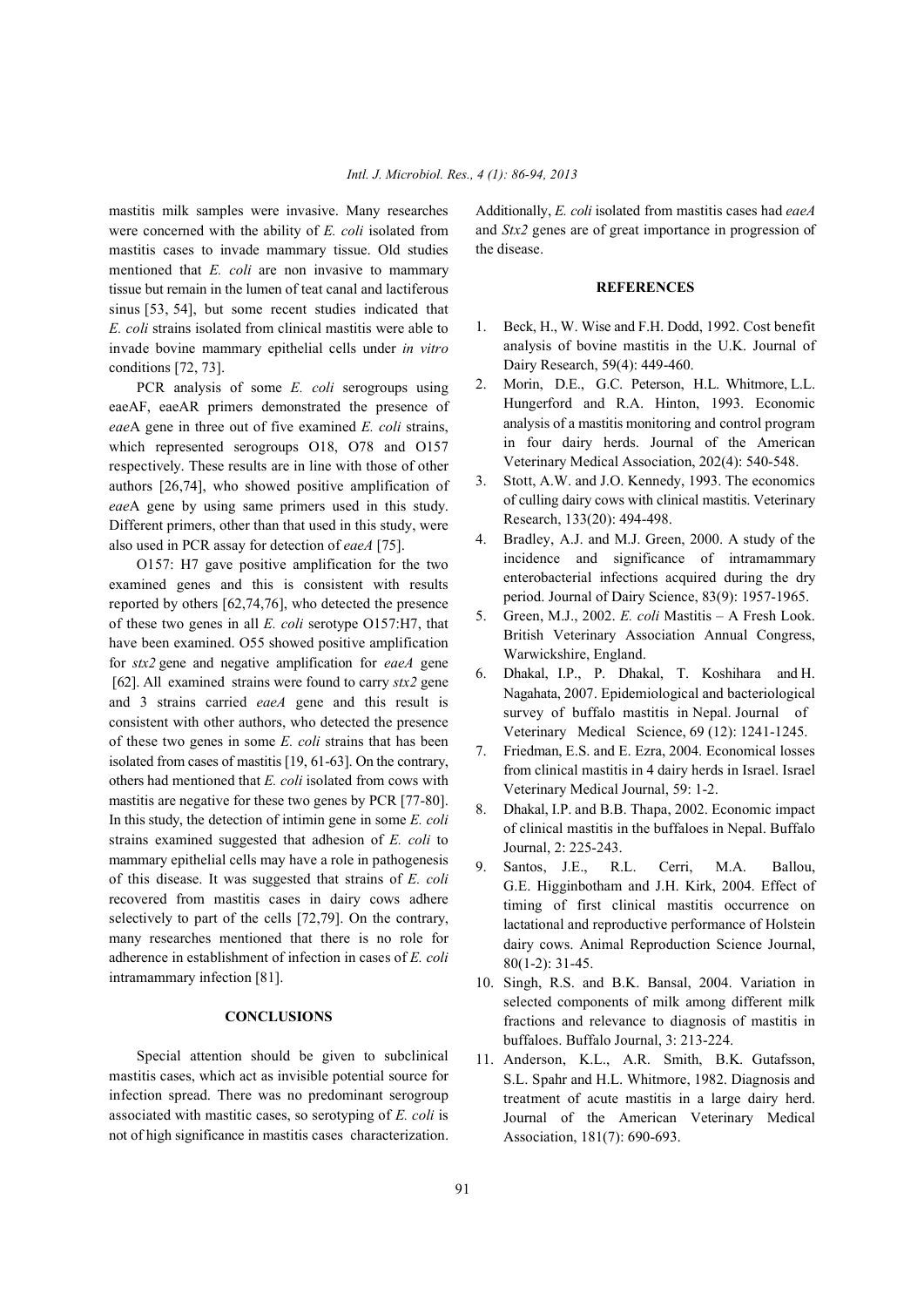- A.J. Froset, 1982. A survey of clinical mastitis in South-East Queensland dairy herds. Australian Veterinary Journal, 58(4): 143-147.
- 13. Oliver, S.P., 1988. Frequency of isolation of environmental mastitis-causing pathogens and incidence of new intramammary infection during the non-lactating period. American Journal of Veterinary Research, 49(11): 1789-1793.
- 14. Schukken, Y.H., W.D. Kremer and J.A. Lohuis, 1989. *Escherichia coli* in cattle. Clinical diagnosis and epidemiological aspects. Tijschrift Voor Diergeneeskunde, 114(15-16): 829-838.
- 15. Bezek, D.M., 1998. Genus identification and antibiotic susceptibility patterns of bacterial isolates from cows with acute mastitis in a practice population. Journal of the American Veterinary Medical Association, 212(3): 404-406
- 16. El-Khodery, S.A. and S.A. Osman, 2008. Acute coliform mastitis in buffaloes (Bubalus bubalis): Clinical findings and treatment outcomes. Tropical Animal Health and Production, 40(2): 93-99.
- 17. Eberhart, R.J., 1984. Coliform mastitis. Veterinary Clinics of North America Large Animal Practice, 6(2): 287-300.
- 18. Lam, T.J., L.J. Lipman, Y.H. Schukken, W.W. Gastraa and A. Brand, 1996. Epidemiological characteristics of bovine clinical mastitis caused by *Staphylococcus aureus* and *Escherichia coli* studied by DNA fingerprinting. American Journal of Veterinary Research, 57(1): 39-42.
- 19. Cursons, R.T., J. Williamson and A. Bean, 2005. Shiga toxin genes from *Escherichia coli* strains isolated from mastitis milk.  $4<sup>th</sup>$  International Dairy Federation (IDF), International Mastitis Conference, 12-15, June, Maastricht. Wageningen Academic Publishers, Wageningen, the Netherlands, pp: 671-676.
- 20. Doyle, M.P., 1991. *Escherichia coli* O157:H7 and its significance in foods. International Journal of Food Microbiology, 12(4): 289-301.
- 21. Barrow, P.A. and A.W. Hill, 1989. The virulence characteristics of strains of *Escherichia coli* isolatd from cases of bovine mastitis in England and Wales.Veterinary Microbiology, 20(1): 35-48.
- 22. Kaipainen, T., T. Pohjanvitra, N.Y. Sphigel, A. Shwimmer, S. Pyolara and S. Pelkonen, 2002. Virulence factors of *E. coli* isolated from bovine clinical mastitis. Veterinary Microbiology, 85(1): 37-46.
- 12. Daniel, R.C., D. O`Boyle, M.S. Marek and 23. Lehtolainen, T., 2004. *E. coli* mastitis: Bacterial factors and host response, Ph. D. thesis Department of clinical veterinary sciences, Faculty of veterinary Medicine, Helsinki, University, Finland.
	- 24. Paton, J.C. and A.W. Paton, 1998. Pathogensis and diagnosis of Shigatoxin-producing *E. coli* infections. Clinical Microbiology Reviews, 11(3): 450-479.
	- 25. Schalm, O.W. and D.O. Noorlander, 1957. Experiments and observations leading to development of California mastitis test. Journal of the American Veterinary Medical Association, 130(5): 199-204.
	- 26. Clements, A.C., D.J. Taylor and J.L. Fitzpatrick, 2003. Evaluation of diagnostic procedures for subclinical mastitis in meat-producing sheep. Journal of Dairy Research, 70(2): 139-148.
	- 27. Quinn, P.J., B.K. Markey, M.E. Carter, W.J. Donnelly and F.C. Leonard, 2002. Veterinary Microbiology and Microbial Diseases.  $2<sup>nd</sup>$  ed. Blackwell Science Ltd. Bodmin, Cornwall, UK.
	- 28. Edwards, P.R. and W.H. Ewing, 1972. Identification of Enterobacteriaceae.  $3<sup>rd</sup>$  ed. Burgress publishing Co. Minneapolis, MN.
	- 29. Berkhoff, H.A. and C.A. Vinal, 1986. Congo red medium to distinguish between invasive and noninvasive *Escherichia coli* pathogenic for poultry. Avian Diseases, 30(1): 117-121.
	- 30. Wood, P.K., J.G. Morris, P.L. Small, O. Sethabuter, M.R. Toledo, L. Trabulsi and J.B. Kaper, 1986. Comparison of DNA probes and Sereny test for identification of invasive Shigella and *E. coli* strains. Clinical Microbiology Journal, 24(3): 498-500.
	- 31. Beutin, L., D. Geier, H. Steinruck, S. Zimmermann and F. Scheutz, 1993. Prevalence and some properties of verotoxin (Shiga-like toxin)-producing *Escherichia coli* in seven different species of healthy domestic animals. Journal of Clinical Microbiology, 31(9): 2483-2488.
	- 32. Sritharan, V. and R.H. Barker, 1991. A simple method for diagnosing *M. tuberculosis* infection in clinical samples using PCR. Molecular and Cellular Probes. 5(5): 385-395.
	- 33. Ojeniyi, B., P. Aherns and A. Meyling, 1994. Detection of fimbrial and toxin genes in *E. coli* and their prevalence in piglets with diarrhoea. The application of colony hybridization assay, polymerase chain reaction and phenotypic assays. Zentralbl Veterinarmed B Journal, 41(1): 49-59.
	- 34. Sambrook, J., E.F. Fritsch and T. Maniatis, 1989. Molecular cloning: a laboratory manual. $2<sup>nd</sup>$  ed. Cold spring harbor laboratory Press, Cold spring harbor NY.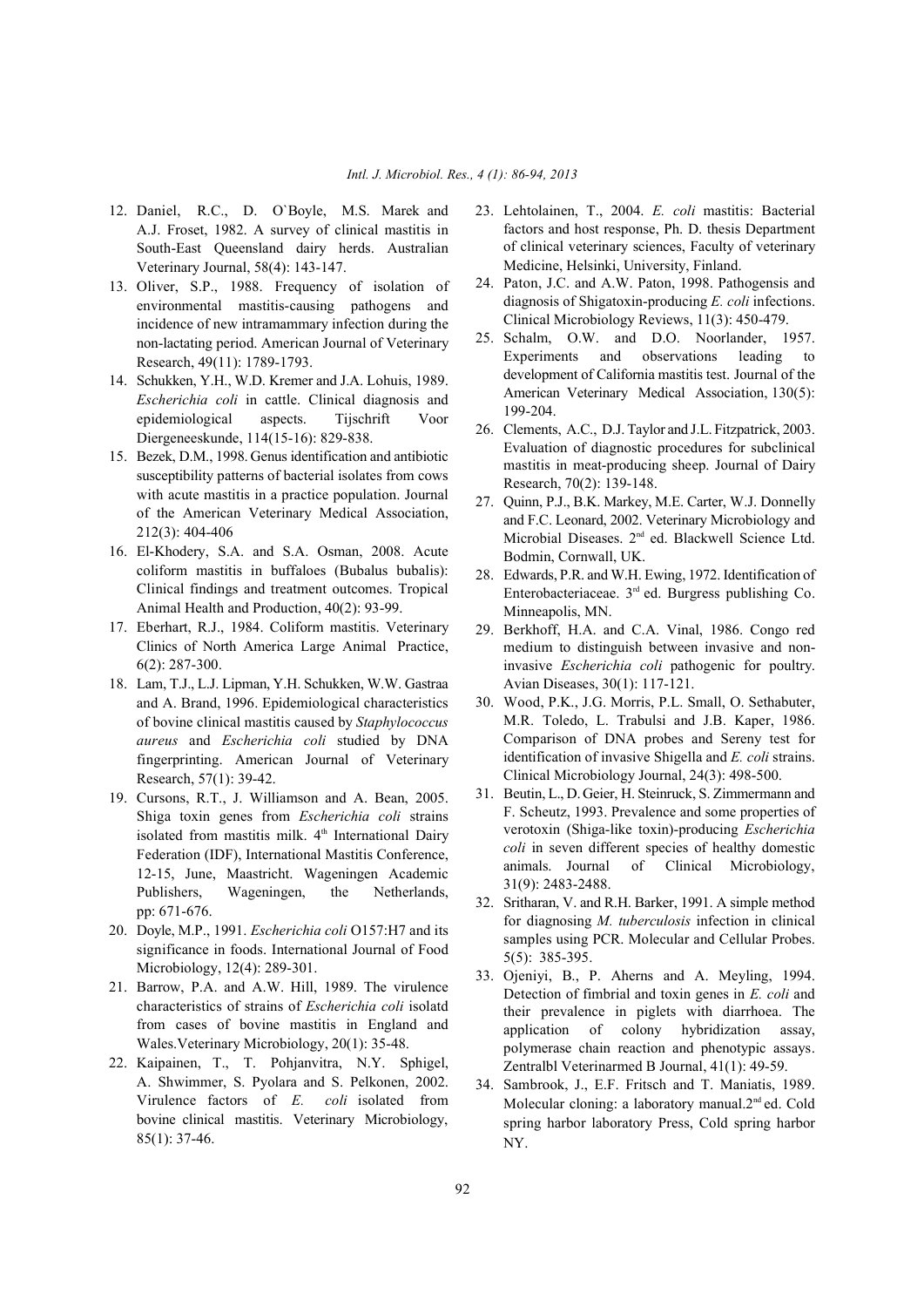- 35. Allison, C.J. and A. Greig, 1979. A three-month study 48. Gonzalez, R.N., D.E. Jasper, N.C. Kronlund, T.B.
- Record, 107(13): 297-298. 73(3): 648-660.
- 37. Ahmad, A.A., A.A. El-Rashidy, K.S. Metias, M.M. 49. Mahmoud, A.A., 1990. Control of subclinical mastitis mastitis in a large dairy herd in Egypt. Egyptian 24: 194-200. Veterinary Medical Association Journal, 48: 197-210. 50. Mosherf, B.E., 2004. Studies on microbial causes of
- bovine mastitis,  $4<sup>th</sup>$ ed. Madison, WI. Fac. Vet. Med. Cairo Univ.,
- 39. Riemann, T. and A. Bergmann, 2000. Epidemiology, 51. Linton, A.H. and T.C. Robinson, 1984. Studies on the Tierarztl Wochenschr, 107(11): 444-454. 52. Linton, A.H., K. Howe, W.J. Sojka and C.W. Maff,
- of an outbreak of haemolytic uremic syndrome Microbiology, 46(3): 585-590. caused by dry sausage contaminated by Shiga-like 53. Sanchez-Carlo, V., J.S. McDonald and R.A. Packer,
- 41. Minami, S., 1997. Measures for the control of EHEC Veterinary Research, 45: 1775-1777.
- Barnum, 1984. Fatal mastitis in dairy cows: a Italiano. 39: 254-260. retrospective study. Canadian Journal of 55. Morner, A.P., A. Faris and K. Krovacek, 1998.
- Hughes, 1983. Mastitis in a large zero-grazed dairy Veterinarmed B, 45(5): 287-95. herd. Veterinary Record, 113(18): 415-420. 56. Zaki, E.R., E.M. Riad and N.M. Sobhy, 2004.
- 51: 261-273. 64 : 53-63.
- 45. Bradley, A.J. and M.J. Green, 2001. Adaptation of 57. El-Mahronki, A.M., N.M. Sobhy and M.G. Aggour,
- epidemiological data and economic costs. Folia 58. Lipman, L.J., A. De Nijs, T.J. Lam and W. Gaastra,
- Research, 31(11): 1937-1941. 43(1): 13-19.
- of environmental mastitis in a dairy herd. Veterinary Farver, J.S. Cullor, R.B. Bushnell and J.D. Record, 104 (6): 123-125. Dellinger, 1990. Clinical mastitis in two California 36. UK, Central Veterinary Laboratory, 1980. Mastitis dairy herds participating in contagious mastitis surveillance scheme January to June. Veterinary control programs. Journal of Dairy Science,
	- El-Garhy and M.S. Tawfik, 1988. Outbreak of bovine in buffalo control program. Assuit Vet. Med. J.,
- 38. National Mastitis Council, 1999. Current concepts of mastitis in buffaloes, Ph. D. thesis (Microbiology),
	- pathogenesis, treatment and prevention of bovine association of *Escherichia coli* with bovine acute *E. coli* mastitis, a literature review. Dtsch mastitis. British Veterinary Journal, 140: 368-373.
- 40. Paton, A.W., R.M. Ratcliff, R.M. Doyle, J. 1979. Note on the range of *Escherichia coli* Seymour-Murray, D. Davos, J.A. Lanser and J.C. O-serotype causing clinical bovine mastitis and their Paton, 1996. Molecular microbiological investigation antibiotic resistance spectra. Journal of Applied
	- toxin producing *E. coli.* Journal of Clinical 1984. Virulence factors of *Escherichia coli* isolated Microbiology, 34: 1622-1627. from cows with acute mastitis. American Journal of
- O157 in Japan, background paper number 9. WHO, 54. Valenete, C., P. Cardaras, A. Ciorba and B. Tesei, Geneva, Switzerland. 1988. Studies on virulence factors of *Escherichia coli* 42. Hazlett, M.J., P.B. Little, M.G. Maxie and D.A. isolated from cows with acute mastitis. Arch. Veter.
- Comparative Medicine, 48(2): 125-129. Virulence determinants of *Escherichia coli* isolated 43. Faull, W.B., J.R. Walton, A.I. Bramley and J.W. from milk of sows with coliform mastitis. Zentralbl
- 44. Elias, S.S. and E.M. Riad, 1991. Studies on Correlation between *Escherichia coli* serotypes subclinical mastitis in a commercial dairy herd in isolated from buffalo mastitic milk with different western nubaria. J. Egypt Vet. Med. Ass., virulence patterns. J. Egypt Vet. Med. Assoc.,
- *Escherichia coli* to bovine mammary gland. Journal 2006. Detection of coliform mastitis in cattle with of Clinical Microbiology, 39(5): 1845-1849. special reference to molecular characterization of 46. Longo, F., O. Salat and V.F. Gool, 2001. Incidence of enterotoxigenic *E. coli* using polymerase chain clinical mastitis in French dairy herds: reaction (PCR). J. Egypt Vet. Med. Assoc., 66: 47-58.
- Veterinaria, 45: 45-46. 1995. Identification of *Escherichia coli* strains 47. Mc Donald, T.J., J.S. Mc Donald and D.L. Rose, 1970. from cows with clinical mastitis by serotyping Aerobic Gram negative rods isolated from bovine and DNA polymorphism patterns with REP udder infections. American Journal of Veterinary and ERIC primers. Veterinary Microbiology,